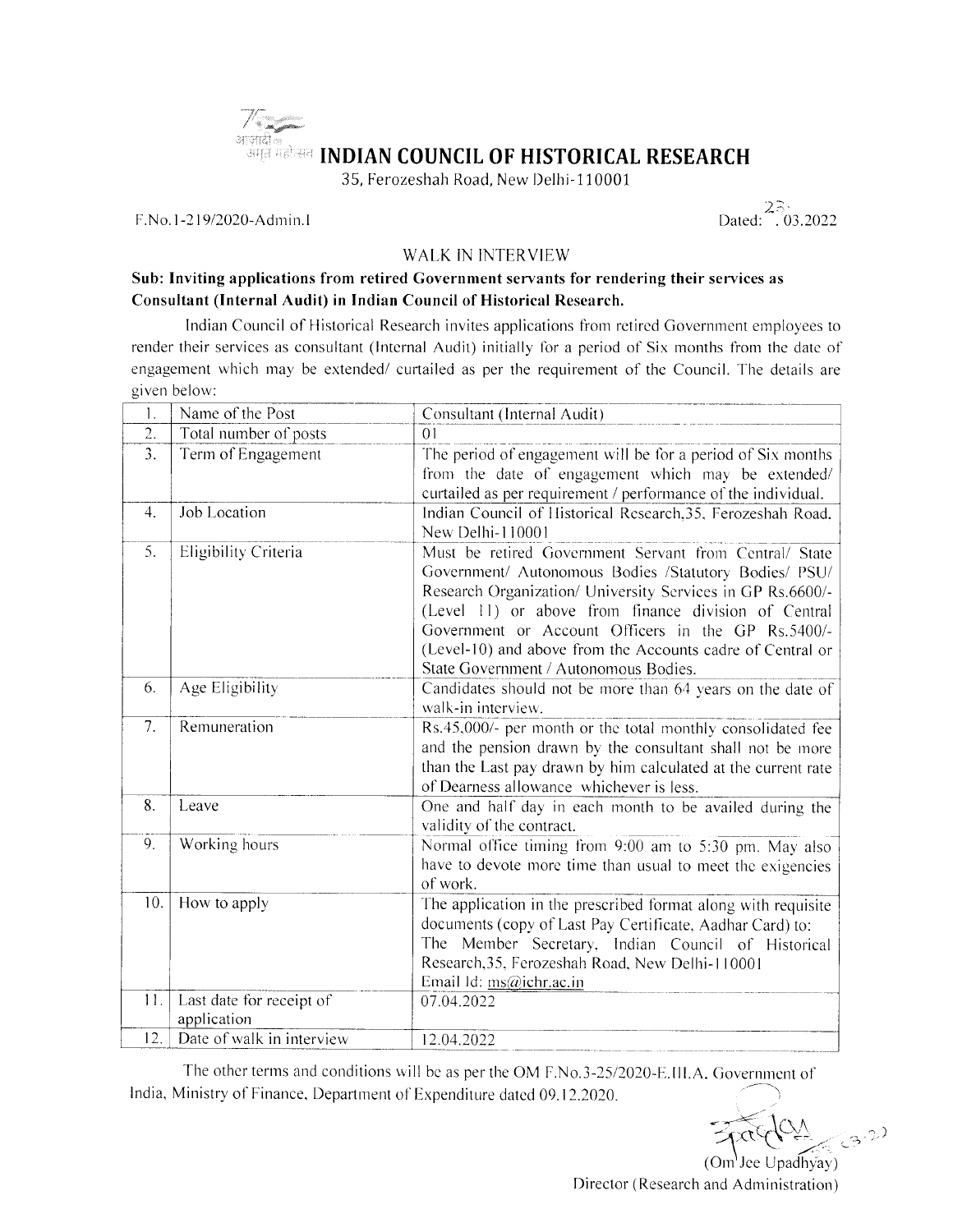35, Ferozeshah Road, New Delhi-110001

V Salajinin

Affix recent passport size photograph duly signed on the same by the applicant

## **BIO-DATA**

| $\mathbf{1}$ .        | Post applied for:                                        |              |
|-----------------------|----------------------------------------------------------|--------------|
| $\overline{2}$ .      | Name of the applicant:                                   |              |
| $\overline{3}$ .      | Father's/Husband's Name:                                 |              |
| $\mathcal{A}_{\cdot}$ | Date of Birth:                                           |              |
| $\overline{5}$ .      | Age as on last date of application:                      |              |
| 6.                    | Mobile No:                                               |              |
| 7.                    | Email ID:                                                |              |
| 8.                    | Permanent Address:                                       |              |
| 9.                    | Correspondence address:                                  |              |
| 10.                   | Gender                                                   | Male/Female: |
| $\overline{11}$ .     | Whether SC/ST/OBC:                                       |              |
| $\overline{12}$ .     | Date of joining of Government Service:                   |              |
| 13.                   | Name of the Government Office from<br>which retired:     |              |
| 14.                   | Date of retirement and the post from<br>which retired:   |              |
| 15.                   | Last pay drawn as per 7 <sup>th</sup> CPC pay<br>matrix: |              |